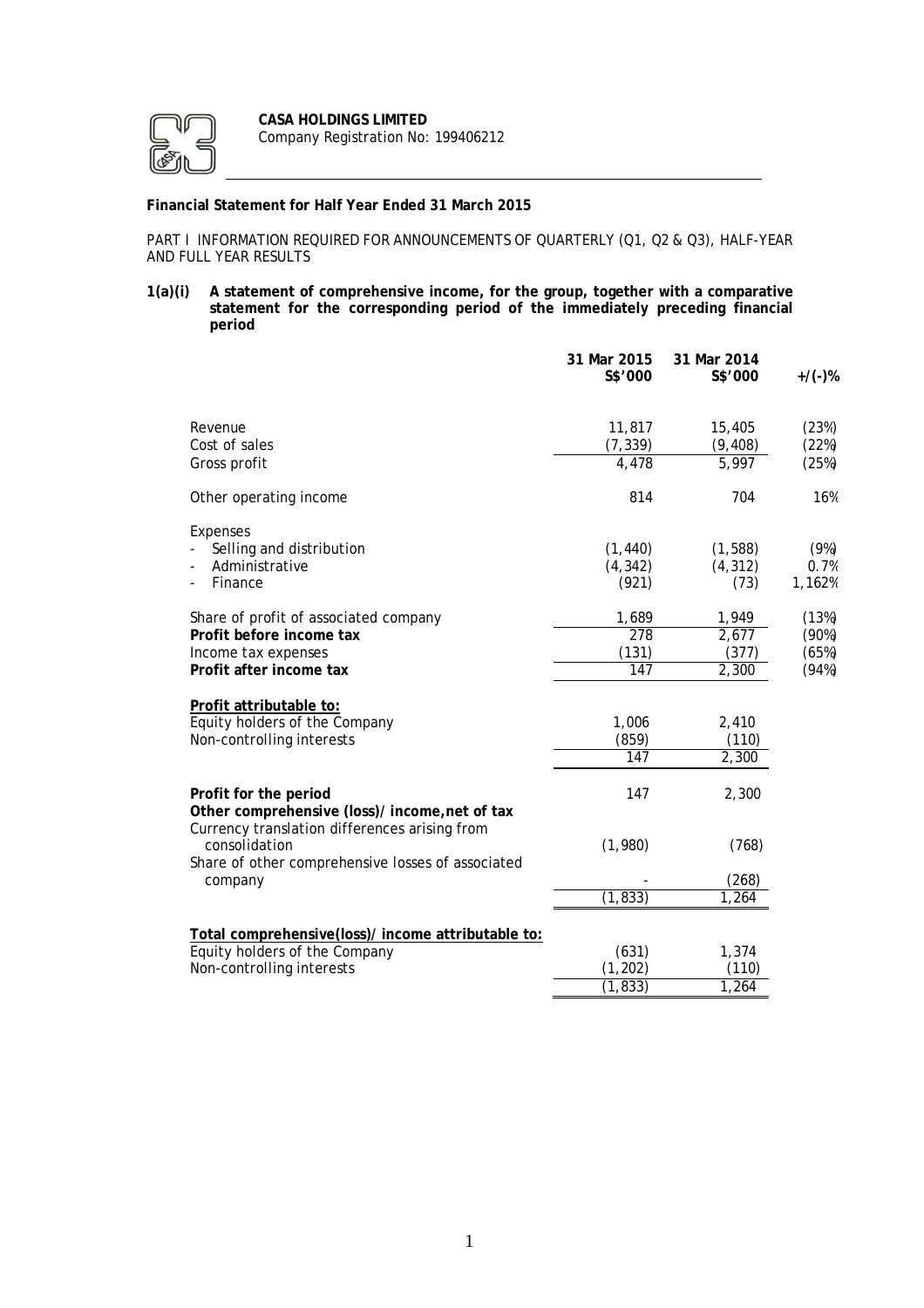### **1(a)(ii) The accompanying notes to the financial statements form an integral part of the financial statements**

|                                 | 31 Mar 2015 | 31 Mar 2014 |
|---------------------------------|-------------|-------------|
|                                 | S\$'000     | S\$'000     |
| Charging/ (crediting):          |             |             |
| Other operating income:         |             |             |
| - Interest income               | (50)        |             |
| - Interest swap income          | (217)       |             |
| - Rental income                 | (208)       | (192)       |
| - Service income                | (403)       | (429)       |
| - Foreign exchange loss- net    | 83          | 55          |
| Expenses:                       |             |             |
| - Advertising and promotion     | 253         | 256         |
| - Amortization and depreciation | 709         | 296         |
| - Allowance for impairment of   |             |             |
| trade receivables               |             | 325         |
| - Employee compensation         |             |             |
| (including Directors'           |             |             |
| remuneration)                   | 2,857       | 2,713       |
| - Interest on borrowings        | 704         | 73          |
| - Interest swap expense         | 217         |             |
| - Rental expense                | 78          | 76          |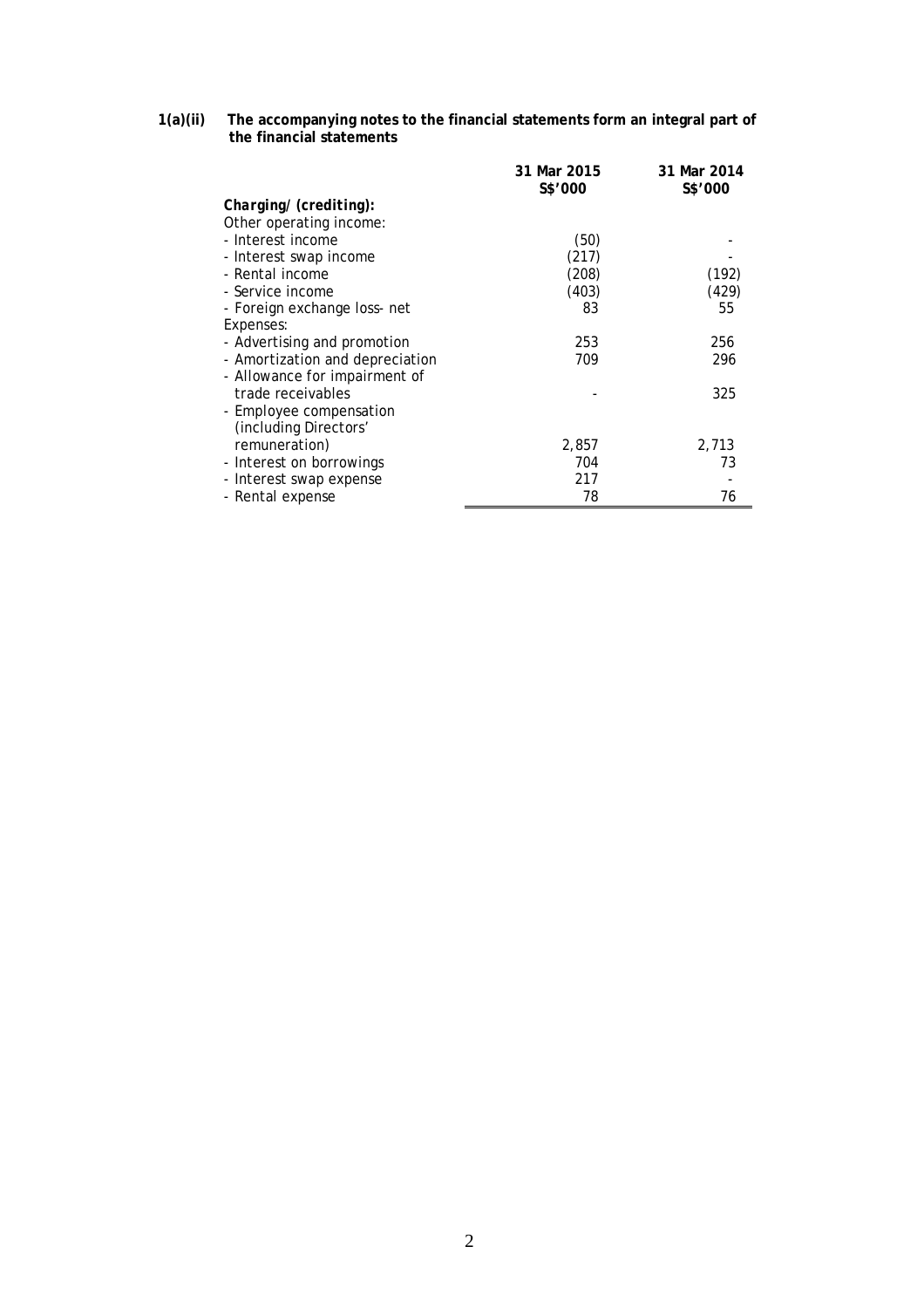### **1(b)(i) A statement of financial position (for the issuer and group), together with a comparative statement as at the end of the immediately preceding financial year.**

|                                                                       | <b>The Group</b> |              |             | The Company  |  |  |
|-----------------------------------------------------------------------|------------------|--------------|-------------|--------------|--|--|
|                                                                       | 31 Mar 2015      | 30 Sept 2014 | 31 Mar 2015 | 30 Sept 2014 |  |  |
|                                                                       | S\$'000          | S\$'000      | S\$'000     | S\$'000      |  |  |
| <b>Current assets</b>                                                 |                  |              |             |              |  |  |
| Cash and cash equivalents                                             | 10,447           | 12,666       | 3,882       | 4,379        |  |  |
| Trade and other receivables                                           | 5,639            | 5,474        | 10,600      | 10,787       |  |  |
| Inventories                                                           | 6,455            | 7,148        |             |              |  |  |
| Development properties                                                | 59,422           | 59,080       |             |              |  |  |
| <b>Total current assets</b>                                           | 81,963           | 84,368       | 14,482      | 15,166       |  |  |
| Non-current assets                                                    |                  |              |             |              |  |  |
| Club membership                                                       | 9                | 9            |             |              |  |  |
| Investment in associated company                                      | 31,752           | 31,587       | 14,452      | 14,452       |  |  |
| Investments in subsidiaries                                           |                  |              | 12,959      | 12,959       |  |  |
| Investment properties                                                 | 789              | 789          | 789         | 789          |  |  |
| Property, plant and equipment                                         | 26,238           | 26,357       |             |              |  |  |
| Land use rights                                                       | 904              | 843          |             |              |  |  |
| Deferred tax assets                                                   | 55               | 55           |             |              |  |  |
| Derivative financial instrument                                       | 1,187            |              |             |              |  |  |
| <b>Total non-current assets</b>                                       | 60,934           | 59,640       | 28,200      | 28,200       |  |  |
| <b>Total assets</b>                                                   | 142,897          | 144,008      | 42,682      | 43,366       |  |  |
| Liabilities and shareholder's equity                                  |                  |              |             |              |  |  |
| <b>Current liabilities</b>                                            |                  |              |             |              |  |  |
| Trade and other payables                                              | 25,767           | 26,707       | 7,447       | 7,631        |  |  |
| <b>Borrowings</b>                                                     | 2,715            | 2,447        |             |              |  |  |
| Current income tax liabilities                                        | 559              | 732          |             |              |  |  |
| Provision for warranty                                                | 383              | 374          |             |              |  |  |
| <b>Total current liabilities</b>                                      | 29,424           | 30,260       | 7,447       | 7,631        |  |  |
| <b>Non-current liabilities</b>                                        |                  |              |             |              |  |  |
| Borrowings                                                            | 36,669           | 32,713       |             |              |  |  |
| Derivative financial instrument                                       |                  | 300          |             |              |  |  |
| <b>Total non-current liabilities</b>                                  | 36,669           | 33,013       |             |              |  |  |
|                                                                       |                  |              |             |              |  |  |
| <b>Total liabilities</b>                                              | 66,093           | 63,273       | 7,447       | 7,631        |  |  |
| <b>Net assets</b>                                                     | 76,804           | 80,735       | 35,235      | 35,735       |  |  |
| Capital and reserves attributable to<br>equity holders of the Company |                  |              |             |              |  |  |
|                                                                       | 32,315           |              |             | 32,315       |  |  |
| Share capital                                                         |                  | 32,315       | 32,315      |              |  |  |
| Currency translation reserves                                         | (6, 126)         | (4, 489)     |             |              |  |  |
| Revaluation reserves                                                  | 14,020           | 14,020       |             |              |  |  |
| Retained profit                                                       | 29,777           | 30,869       | 2,920       | 3,420        |  |  |
| Equity attributable to equity holders<br>of the company               | 69,986           | 72,715       | 35,235      | 35,735       |  |  |
|                                                                       |                  |              |             |              |  |  |
| <b>Non-controlling interests</b>                                      | 6,818            | 8,020        |             |              |  |  |
|                                                                       | 76,804           | 80,735       | 35,235      | 35,735       |  |  |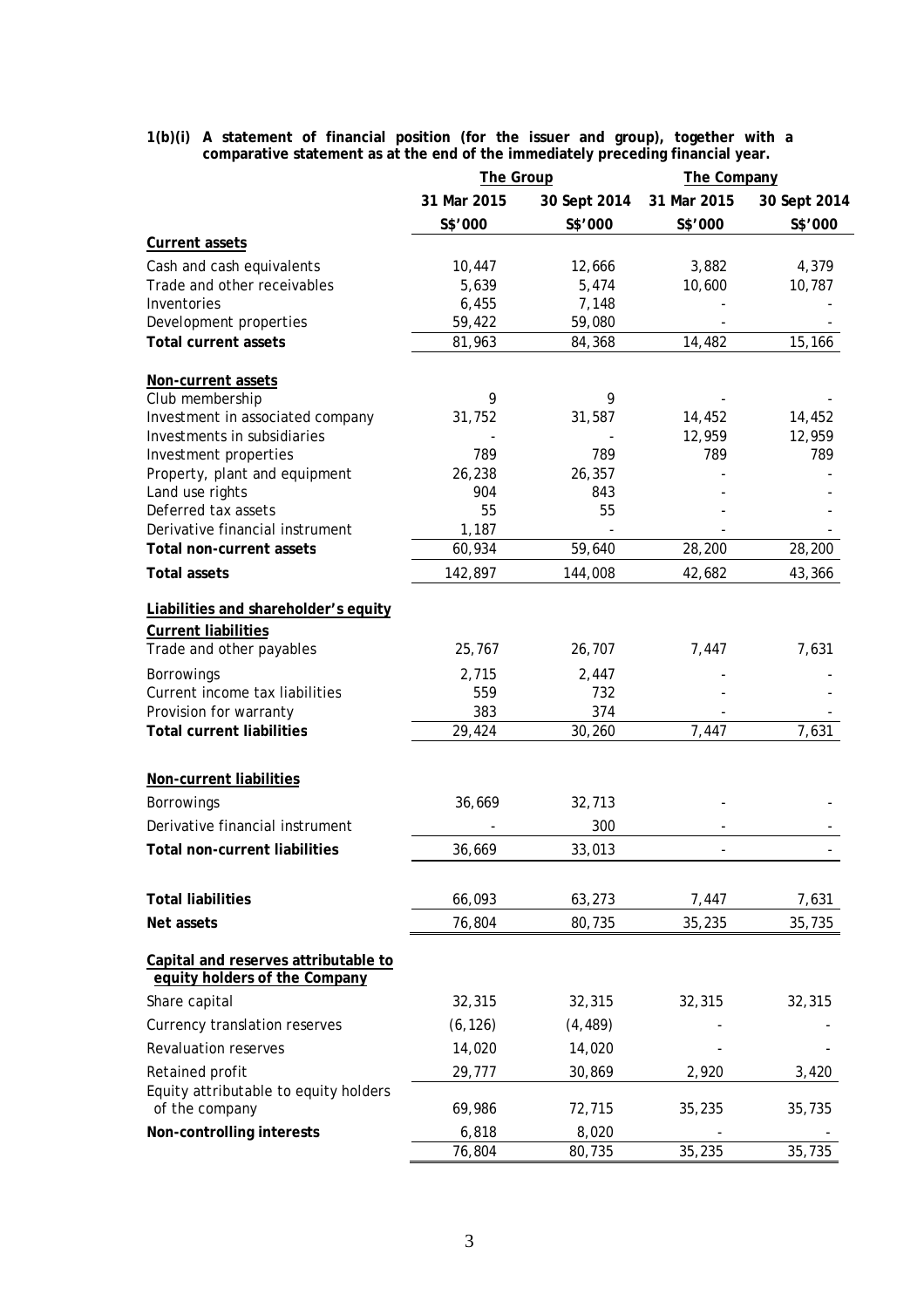# **1(b)(ii) Aggregate amount of group's borrowings and debt securities.**

|                                                       |                    | As at 31 Mar 2015 |                      | As at 30 Sept 2014 |                    |                             |
|-------------------------------------------------------|--------------------|-------------------|----------------------|--------------------|--------------------|-----------------------------|
|                                                       | Secured<br>S\$'000 |                   | Unsecured<br>S\$'000 |                    | Secured<br>S\$'000 | <b>Unsecured</b><br>S\$'000 |
| Amount repayable in one year or<br>less, or on demand | 2.715              |                   | 2.447                |                    |                    |                             |
| Amount repayable after one year                       | 36.669             |                   | 32,713               |                    |                    |                             |

The Group's borrowings are secured by certain bank deposits, land held for property development, leasehold building, land use rights and corporate guarantees.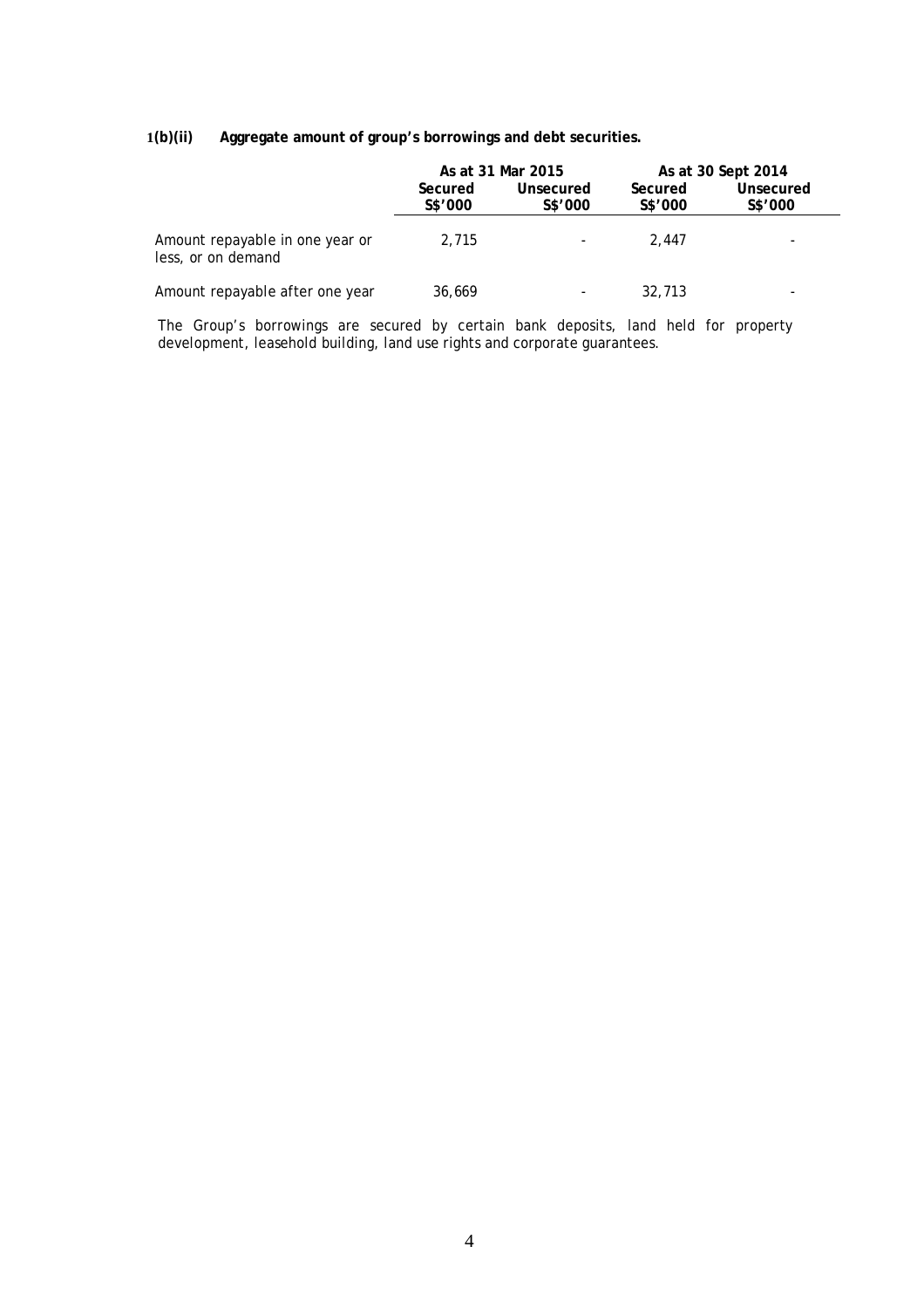| 1(c) | A statement of cash flows (for the group), together with a comparative statement for |
|------|--------------------------------------------------------------------------------------|
|      | the corresponding period of the immediately preceding financial year                 |

|                                                                                                        | 31 Mar 2015<br>S\$'000 | 31 Mar 2014<br>S\$'000 |
|--------------------------------------------------------------------------------------------------------|------------------------|------------------------|
| <b>Net Profit</b>                                                                                      | 147                    | 2,300                  |
| Adjustment for:                                                                                        |                        |                        |
| Income tax expense                                                                                     | 131                    | 377                    |
| Amortization and depreciation                                                                          | 709                    | 296                    |
| Interest income                                                                                        | (50)                   |                        |
| Interest expense                                                                                       | 704                    | 73                     |
| Share of results of associated company<br>Gain on disposal of property, plant and equipment            | (1,689)<br>(9)         | (1, 949)               |
| Loss on disposal on financial assets, at fair value through                                            |                        |                        |
| profit and loss                                                                                        |                        | 2                      |
| Unrealised currency translation (gain)/loss                                                            |                        | (12)                   |
| Operating cash flows before working capital changes                                                    | (57)                   | 1,087                  |
| Inventories                                                                                            | 693                    | 693                    |
| Trade and other receivables                                                                            | (165)                  | 669                    |
| Trade and other payables                                                                               | (597)                  | (376)                  |
| Development properties                                                                                 | (1, 871)               |                        |
| Cash generated from operations                                                                         | (1, 997)               | 2,073                  |
| Income tax paid                                                                                        | (303)                  | (366)                  |
| CASH FLOWS (USED IN)/ GENERATED FROM OPERATING                                                         |                        |                        |
| <b>ACTIVITIES</b>                                                                                      | (2, 300)               | 1,707                  |
|                                                                                                        |                        |                        |
| <b>CASH FLOWS FROM INVESTING ACTIVITIES</b>                                                            |                        |                        |
| Purchase of property, plant and equipment                                                              | (578)                  | (1, 137)               |
| Deposits for land held for property development business                                               |                        | (9, 460)               |
| Proceeds from disposal of property, plant and equipment                                                | 9                      |                        |
| Proceeds from disposal of financial assets                                                             |                        | 80                     |
| Purchase of Investment property                                                                        |                        | (87)                   |
| Acquisition of shares of joint venture                                                                 |                        | (365)                  |
| Interest received                                                                                      | 50                     |                        |
|                                                                                                        |                        |                        |
| CASH FLOWS USED IN INVESTING ACTIVITIES                                                                | (519)                  | (10, 969)              |
| <b>CASH FLOWS FROM FINANCING ACTIVITIES</b>                                                            |                        |                        |
| Repayment of borrowings                                                                                | (2, 498)               | (2, 274)               |
| Proceeds from borrowings                                                                               | 6,624                  | 5,241                  |
| Proceeds from related party's borrowings                                                               |                        | 1,052                  |
| Movement in bills payable                                                                              | (344)                  | (743)                  |
| Dividends paid to shareholders                                                                         | (2,098)                | (2,098)                |
| Interest paid                                                                                          | (1, 126)               | (73)                   |
| Increase in bank deposits pledged                                                                      | (178)                  | (89)                   |
| CASH FLOWS GENERATED FROM FINANCING ACTIVITIES                                                         | 380                    | 1,016                  |
|                                                                                                        |                        |                        |
| Net change in cash and cash equivalents<br>Cash and cash equivalents at the beginning of the financial | (2, 439)               | (8, 246)               |
| period                                                                                                 | 11,543                 | 10,121                 |
| Effects of exchange rate changes on cash and cash                                                      |                        |                        |
| equivalents                                                                                            | 43                     | 49                     |
| Cash and cash equivalents at the end of the financial<br>period                                        | 9,147                  | 1,924                  |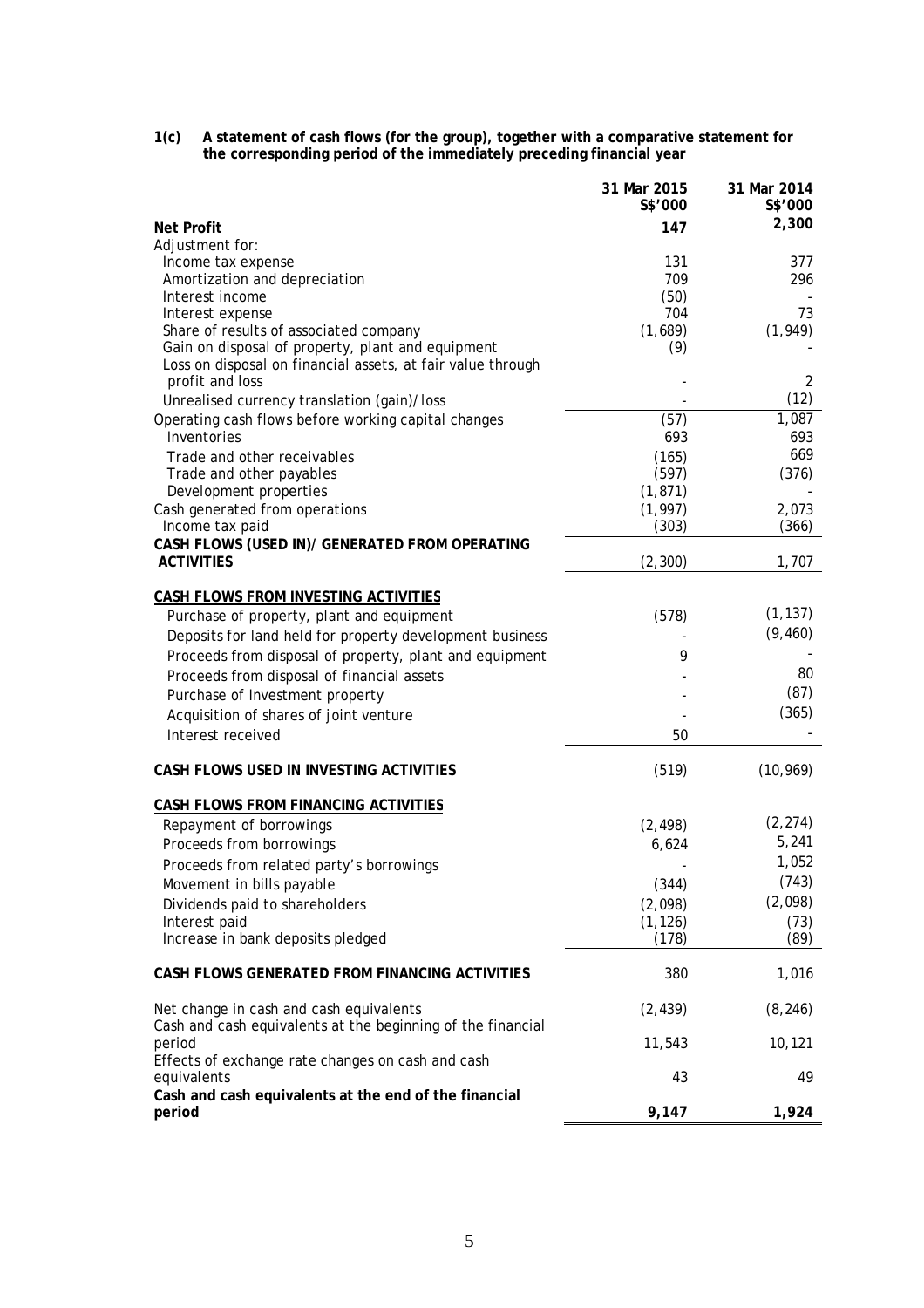**1(d)(i) A statement (for the issuer and group) showing either (i) all changes in equity or (ii) changes in equity other than those arising from capitalization issues and distributions to shareholders, together with a comparative statement for the corresponding period of the immediately preceding financial year.** 

|                                                                                                       | Attributable to equity holders of the Company |                                               |                                          |                                |                         |                                                    |                            |
|-------------------------------------------------------------------------------------------------------|-----------------------------------------------|-----------------------------------------------|------------------------------------------|--------------------------------|-------------------------|----------------------------------------------------|----------------------------|
|                                                                                                       | Share<br>capital<br>S\$'000                   | Currency<br>translation<br>reserve<br>S\$'000 | <b>Revaluation</b><br>reserve<br>S\$'000 | Retained<br>profits<br>S\$'000 | <b>Total</b><br>S\$'000 | Non-<br>controlling<br><b>interests</b><br>S\$'000 | Total<br>equity<br>S\$'000 |
| <b>The Group</b>                                                                                      |                                               |                                               |                                          |                                |                         |                                                    |                            |
| Balance as at 1 Oct 2014                                                                              | 32,315                                        | (4, 489)                                      | 14,020                                   | 30,869                         | 72,715                  | 8,020                                              | 80,735                     |
| Total comprehensive<br>(loss)/income for the<br>financial period<br>Dividend relating to<br>2014 paid |                                               | (1,637)                                       |                                          | 1,006<br>(2,098)               | (631)<br>(2,098)        | (1, 202)                                           | (1, 833)<br>(2,098)        |
| Balance as at 31 Mar 2015                                                                             | 32,315                                        | (6, 126)                                      | 14,020                                   | 29,777                         | 69,986                  | 6,818                                              | 76,804                     |
| <b>The Group</b><br>Balance as at 1 Oct 2013                                                          | 32,315                                        | (4, 705)                                      | 2,396                                    | 29,304                         | 59,310                  | 155                                                | 59,465                     |
| Total comprehensive<br>(loss)/income for the<br>financial period                                      |                                               | (768)                                         | (268)                                    | 2,410                          | 1,374                   | (110)                                              | 1,264                      |
| Acquisition of interests<br>Dividend relating to<br>2013 paid                                         |                                               |                                               |                                          | (2,098)                        | (2,098)                 | 2,466                                              | 2,466<br>(2,098)           |
| Balance as at 31 Mar 2014                                                                             | 32,315                                        | (5, 473)                                      | 2,128                                    | 29,616                         | 58,586                  | 2,511                                              | 61,097                     |

|                                                                   | Attributable to equity holders of the Company |                                    |                               |                            |         |                                         |                 |
|-------------------------------------------------------------------|-----------------------------------------------|------------------------------------|-------------------------------|----------------------------|---------|-----------------------------------------|-----------------|
|                                                                   | <b>Share</b><br>capital                       | Currency<br>translation<br>reserve | <b>Revaluation</b><br>reserve | <b>Retained</b><br>profits | Total   | Non-<br>controlling<br><b>interests</b> | Total<br>equity |
|                                                                   | S\$'000                                       | S\$'000                            | S\$'000                       | S\$'000                    | S\$'000 | S\$'000                                 | S\$'000         |
| The Company                                                       |                                               |                                    |                               |                            |         |                                         |                 |
| Balance as at 1 Oct 2014<br>Total comprehensive<br>income for the | 32,315                                        |                                    |                               | 3,420                      | 35,735  |                                         | 35,735          |
| financial period<br>Dividend relating to                          |                                               |                                    |                               | 1,598                      | 1,598   |                                         | 1,598           |
| 2014 paid                                                         |                                               |                                    |                               | (2,098)                    | (2,098) | $\overline{\phantom{a}}$                | (2,098)         |
| Balance as at 31 Mar 2015                                         | 32,315                                        |                                    |                               | 2,920                      | 35,235  |                                         | 35,235          |
| The Company                                                       |                                               |                                    |                               |                            |         |                                         |                 |
| Balance as at 1 Oct 2013<br>Total comprehensive<br>income for the | 32,315                                        |                                    |                               | 2,614                      | 34,929  |                                         | 34,929          |
| financial period<br>Dividend relating to                          |                                               |                                    |                               | 1,824                      | 1,824   |                                         | 1,824           |
| 2013 paid                                                         |                                               |                                    |                               | (2,098)                    | (2,098) |                                         | (2,098)         |
| Balance as at 31 Mar 2014                                         | 32,315                                        |                                    |                               | 2,340                      | 34,655  |                                         | 34,655          |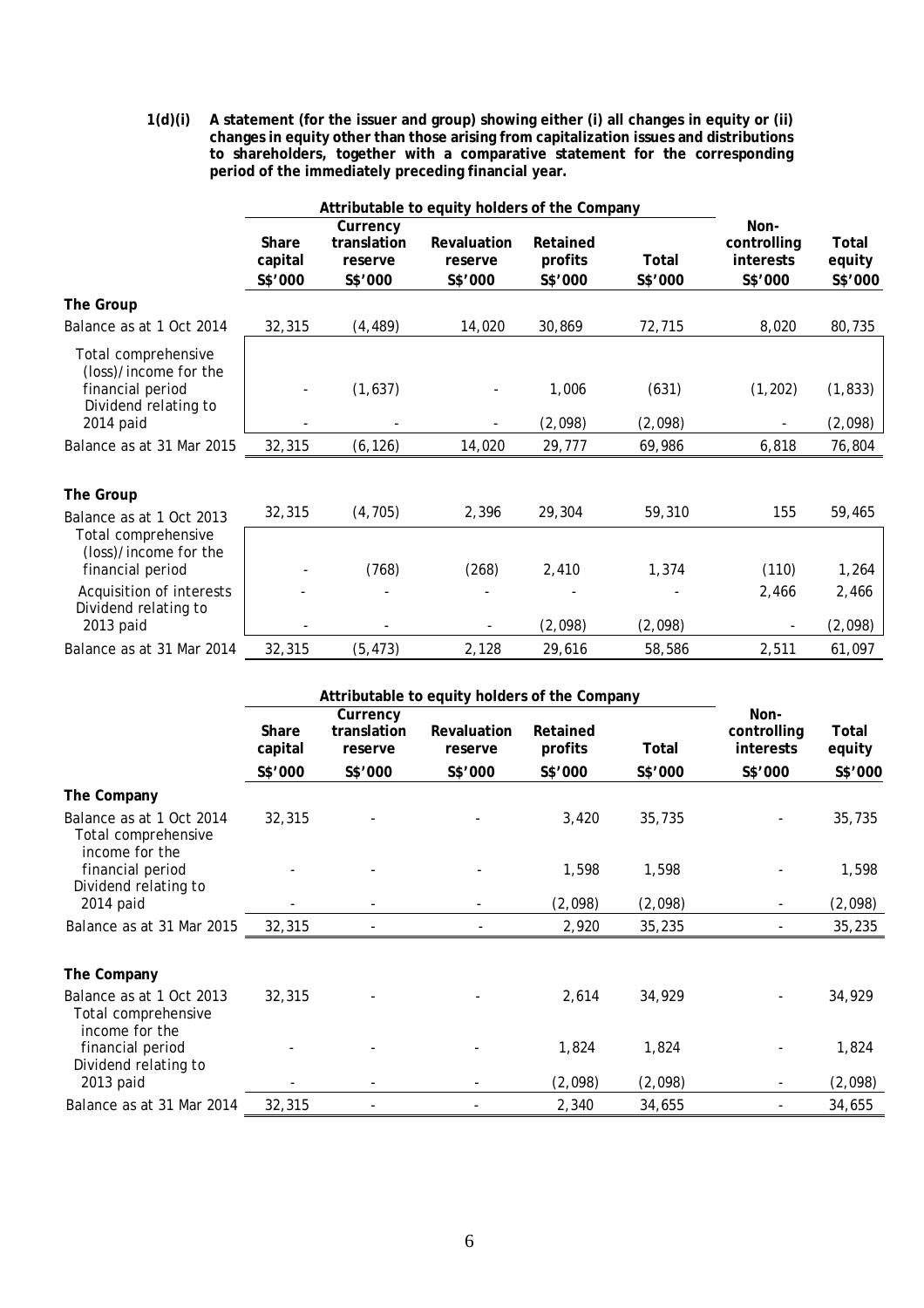**1(d)(ii) Details of any changes in the company's share capital arising from rights issue, bonus issue, share buy-backs, exercise of share options or warrants, conversion of other issues of equity securities, issue of shares for cash or as consideration for acquisition or for any other purpose since the end of the previous period reported on. State also the number of shares that may be issued on conversion of all the outstanding convertibles as at the end of the current financial period reported on and as at the end of the corresponding period of the immediately preceding financial year.** 

Nil.

**1(d)(iii) To show the total number of issued shares excluding treasury shares as at the end of the current financial period and as at the end of the immediately preceding year**

The total number of issued shares of the Company was 209,826,140 as at 31 March 2015, (30 September 2014: 209,826,140).

**1(d)(iv) A statement showing all sales, transfers, disposal, cancellation and/or use of treasury shares as at the end of the current financial period reported on**

Not applicable.

**2. Whether the figures have been audited or reviewed and in accordance with which auditing standard or practice.** 

The figures have not been audited nor reviewed.

**3. Where the figures have been audited or reviewed, the auditors' report (including any qualifications or emphasis of a matter).** 

Not applicable.

**4. Whether the same accounting policies and methods of computation as in the issuer's most recently audited annual financial statements have been applied.** 

Yes. The Company and the Group have applied the same accounting policies and methods of computation as in the Group's most recently audited financial statements for the financial year ended 30 September 2014.

Certain comparatives have been reclassified to conform with current year's presentation. The reclassifications have no impact on the profit and loss accounts of the Company and the Group.

**5. If there are any changes in the accounting policies and methods of computation, including any required by an accounting standard, what has changed, as well as the reasons for, and the effect of, the change.** 

The adoption of all the new and revised Singapore Financial Reporting Standards did not result in significant changes in the Group's accounting policies.

**6. Earnings per ordinary share of the group for the current financial period reported on and the corresponding period of the immediately preceding financial year, after deducting any provision for preference dividends.** 

| <b>The Group</b>                                           |      | 31 Mar 2015 31 Mar 2014 |
|------------------------------------------------------------|------|-------------------------|
|                                                            |      |                         |
| Amounts in cents                                           |      |                         |
| Profit per ordinary share for the period reported on based |      |                         |
| on net profit attributable to shareholders:                |      |                         |
| (i) Based on the weighted average number of ordinary       | 0.48 | 1.15                    |
| shares on issue                                            |      |                         |
| (ii) Based on a fully diluted basis                        | 0.48 | 1.15                    |

The earnings per share is calculated based on the group's net profit attributable to the shareholders divided by the issued share capital of the Company of 209,826,140 shares.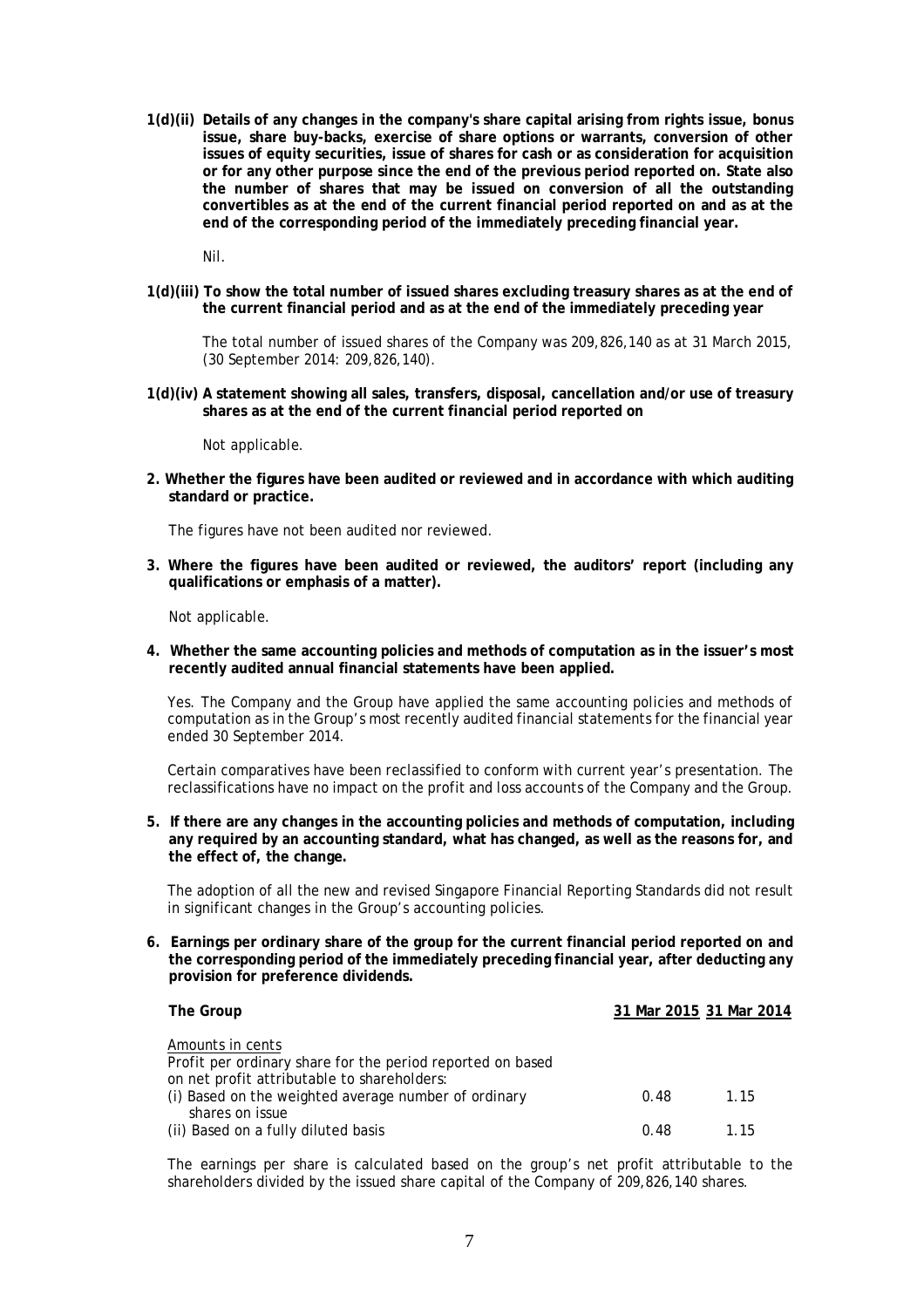**7. Net asset value (for the issuer and group) per ordinary share based on issued share capital of the issuer at the end of the(a) current financial period reported on; and (b) immediately preceding financial year.** 

|                                                                              |             | The Group   |             | The Company |  |  |
|------------------------------------------------------------------------------|-------------|-------------|-------------|-------------|--|--|
|                                                                              | 31 Mar 2015 | 30 Sep 2014 | 31 Mar 2015 | 30 Sep 2014 |  |  |
| Amounts in cents<br>Net asset value (NAV) per<br>ordinary share based on the |             |             |             |             |  |  |
| issued share capital at the end<br>of the year                               | 33.35       | 34.65       | 16.79       | 17.03       |  |  |

**8. A review of the performance of the group, to the extent necessary for a reasonable understanding of the group's business. The review must discuss any significant factors that affected the turnover, costs, and earnings of the group for the current financial period reported on, including (where applicable) seasonal or cyclical factors; it must also discuss any material factors that affected the cash flow, working capital, assets or liabilities of the group during the current financial period reported on**

#### **Review of Performance**

The Group reported revenue of S\$11.8 million in the half year ended 31 March 2015 ("HY2015") as compared to S\$15.4 million in the half year ended 31 March 2014 ("HY 2014"), a decrease of S\$3.6 million or 23%. The decrease is mainly due to decrease in sales of home appliances as a result of the return of the Ariston distributorship to its principal and reduction in project sales.

Following the decrease in revenue, cost of sales and gross profit decreased by 22% and 25% respectively. However, gross profit margin of 38% in HY2015 remains comparable to gross profit margin of 39% in HY2014.

Amortization and depreciation increased from S\$296,000 in HY2014 to S\$709,000 in HY2015. The increase is mainly due to additional depreciation accounted for on revalued assets and sales office.

Finance expenses increased from S\$73,000 in HY2014 to S\$921,000 in HY2015. The increase is mainly due to increase in financing for property development business.

Share of results of associated company decreased by S\$0.3 million or 13%, from S\$1.9 million in HY2014 to S\$1.6 million in HY2015. The decrease is mainly due to decrease in contribution from its property development business.

As a result of the above, the Group reported profit before tax of S\$278,000 in HY2015 as compared to S\$2.7 million in HY2014. After taking into account income tax expense of S\$131,000 and non-controlling interest loss of S\$859,000, the Group reported net profit attributable to equity holders of the Company of S\$1 million in HY2015 as compared to S\$2.4 million in HY2014

### **Balance Sheet**

#### **Cash and cash equivalents**

Cash and cash equivalents decreased mainly due to payment of dividend relating to financial year 2014 made to shareholders.

#### **Trade and other receivables**

Trade and other receivables increased mainly due to a slow down in sales collection from project customers.

#### **Inventories**

Inventories decreased mainly due to reduction in purchases.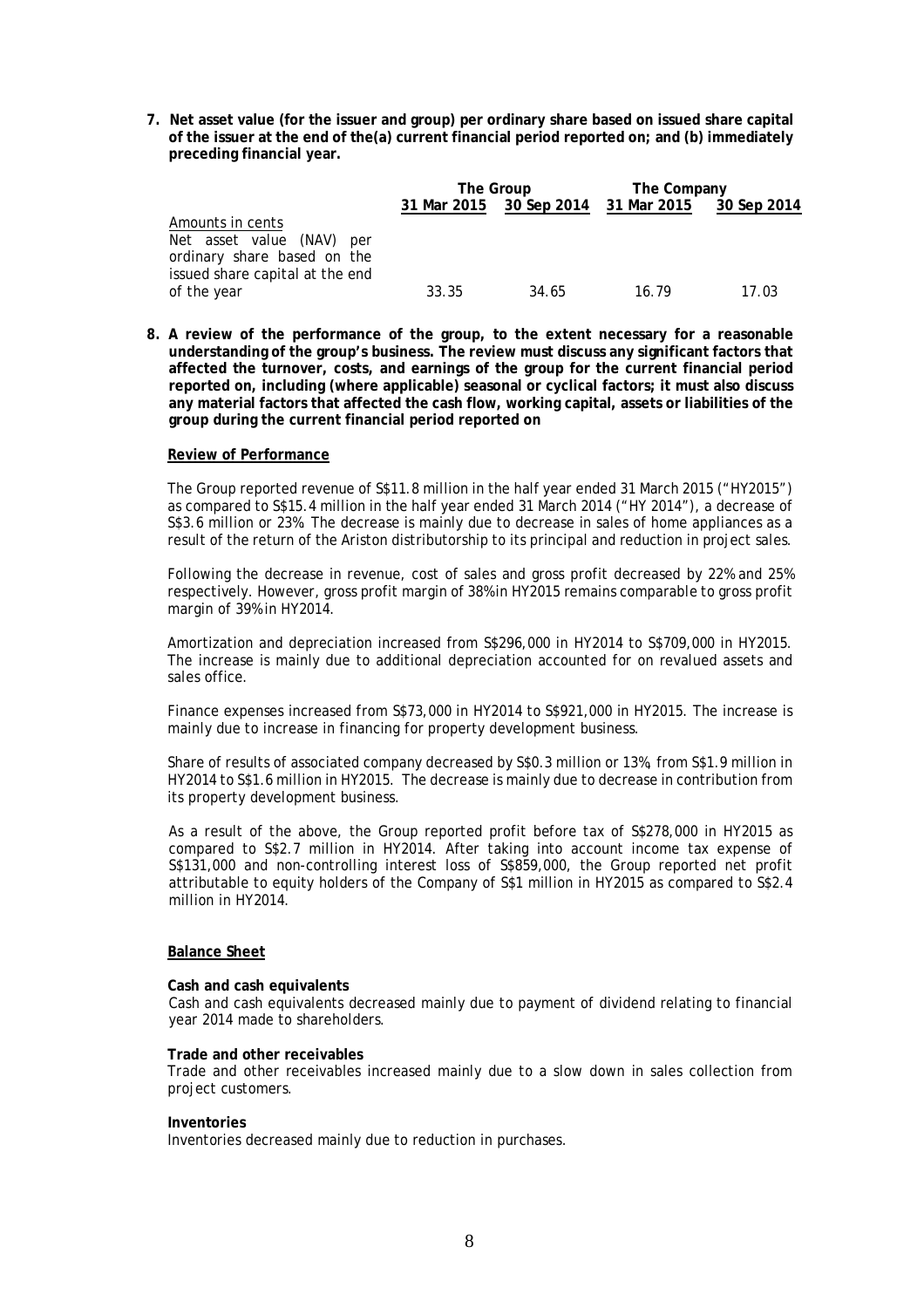### **Derivative financial instrument**

Cross currency interest rate swap ("CCIRS) is transacted to hedge the Group's foreign currency borrowing. The derivative financial instrument asset/liability represents the fair value gain/loss made on the CCIRS.

#### **Trade and other payables**

Trade and other payables decreased mainly due to payment made and in line with reduction in purchases.

#### **Bank borrowings**

Bank borrowings increased mainly due to the financing of the property development business.

### **Review of cashflow**

The Group reported that a net decrease in cash and cash equivalents is mainly due to funds generated from financing activities offset with net cash outflow from operating and investing activities. The net cash outflow from operating activities is mainly due to cash used in property development business.

**9. Where a forecast, or a prospect statement, has been previously disclosed to shareholders, any variance between it and the actual results.** 

There was no forecast or prospect statement disclosed to the shareholders in the previous announcement.

### **10. A commentary at the date of the announcement of the significant trends and competitive conditions of the industry in which the group operates and any known factors or events that may affect the group in the next reporting period and the next 12 months.**

The global economic outlook has softened in recent months, at the same time, the external outlook remains clouded with significant downside risks and uncertainties. Amidst this challenging global economic environment, we expect our trading segment performance for the next reporting period to remain challenging. However, the Group will remain focused on its long term vision to increase its products range, develop new products and cautiously explore new markets **.**

Despite the recent negative reports on property in Iskandar from the media, due to the specific location of our property project, the Group believes that the project remains promising in future and will launch its project at an appropriate time.

### **11 Dividend**

#### **(a) Current Financial Period Reported On**

No dividend was declared for the current financial period reported on.

### **(b) Corresponding Period of the Immediately Preceding Financial Year**

No dividend was declared for the corresponding period of the immediately Preceding Financial Year.

### **(c) Date payable**

Not applicable

### **(d) Books closure date**

Not applicable